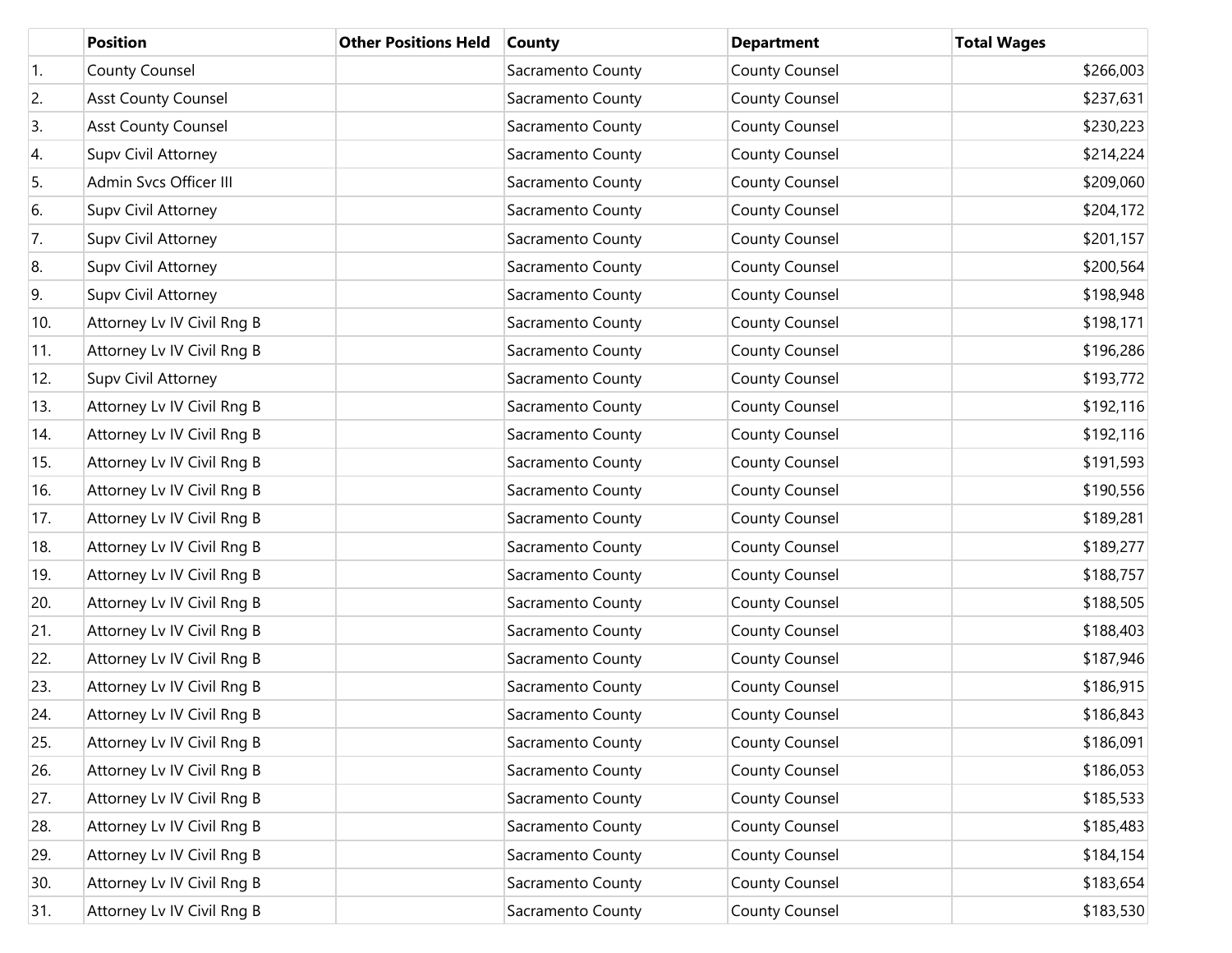| 32. | Attorney Lv IV Civil Rng B | Sacramento County | <b>County Counsel</b> | \$183,418 |
|-----|----------------------------|-------------------|-----------------------|-----------|
| 33. | Attorney Lv IV Civil Rng B | Sacramento County | <b>County Counsel</b> | \$183,105 |
| 34. | Attorney Lv IV Civil Rng B | Sacramento County | <b>County Counsel</b> | \$182,756 |
| 35. | Attorney Lv IV Civil Rng B | Sacramento County | <b>County Counsel</b> | \$182,161 |
| 36. | Attorney Lv IV Civil Rng B | Sacramento County | <b>County Counsel</b> | \$181,016 |
| 37. | Attorney Lv IV Civil Rng B | Sacramento County | <b>County Counsel</b> | \$180,470 |
| 38. | Attorney Lv IV Civil Rng B | Sacramento County | County Counsel        | \$179,843 |
| 39. | Attorney Lv IV Civil Rng B | Sacramento County | <b>County Counsel</b> | \$179,274 |
| 40. | Attorney Lv IV Civil Rng B | Sacramento County | County Counsel        | \$179,185 |
| 41. | Attorney Lv IV Civil Rng B | Sacramento County | <b>County Counsel</b> | \$179,166 |
| 42. | Attorney Lv IV Civil Rng B | Sacramento County | <b>County Counsel</b> | \$179,031 |
| 43. | Attorney Lv IV Civil Rng B | Sacramento County | <b>County Counsel</b> | \$178,750 |
| 44. | Attorney Lv IV Civil Rng B | Sacramento County | County Counsel        | \$178,605 |
| 45. | Supv Civil Attorney        | Sacramento County | <b>County Counsel</b> | \$174,154 |
| 46. | Attorney Lv IV Civil Rng A | Sacramento County | County Counsel        | \$169,020 |
| 47. | Attorney Lv IV Civil Rng A | Sacramento County | <b>County Counsel</b> | \$160,613 |
| 48. | Attorney Lv IV Civil Rng A | Sacramento County | <b>County Counsel</b> | \$149,519 |
| 49. | Admin Svcs Officer III     | Sacramento County | <b>County Counsel</b> | \$98,307  |
| 50. | Attorney Lv IV Civil Rng A | Sacramento County | County Counsel        | \$90,398  |
| 51. | Admin Svcs Officer II Conf | Sacramento County | <b>County Counsel</b> | \$86,567  |
| 52. | Supv Legal Secretary Conf  | Sacramento County | County Counsel        | \$76,529  |
| 53. | Supv Legal Secretary Conf  | Sacramento County | <b>County Counsel</b> | \$65,945  |
| 54. | Paralegal Conf             | Sacramento County | <b>County Counsel</b> | \$63,470  |
| 55. | Legal Secretary II Conf    | Sacramento County | <b>County Counsel</b> | \$63,003  |
| 56. | Supv Legal Secretary Conf  | Sacramento County | <b>County Counsel</b> | \$61,215  |
| 57. | Sr Office Specialist Conf  | Sacramento County | <b>County Counsel</b> | \$60,870  |
| 58. | Sr Office Specialist Conf  | Sacramento County | <b>County Counsel</b> | \$59,693  |
| 59. | Legal Secretary II Conf    | Sacramento County | <b>County Counsel</b> | \$58,946  |
| 60. | Paralegal Conf             | Sacramento County | <b>County Counsel</b> | \$58,434  |
| 61. | Legal Secretary II Conf    | Sacramento County | County Counsel        | \$58,132  |
| 62. | Legal Secretary II Conf    | Sacramento County | <b>County Counsel</b> | \$57,626  |
| 63. | Legal Secretary II Conf    | Sacramento County | County Counsel        | \$57,222  |